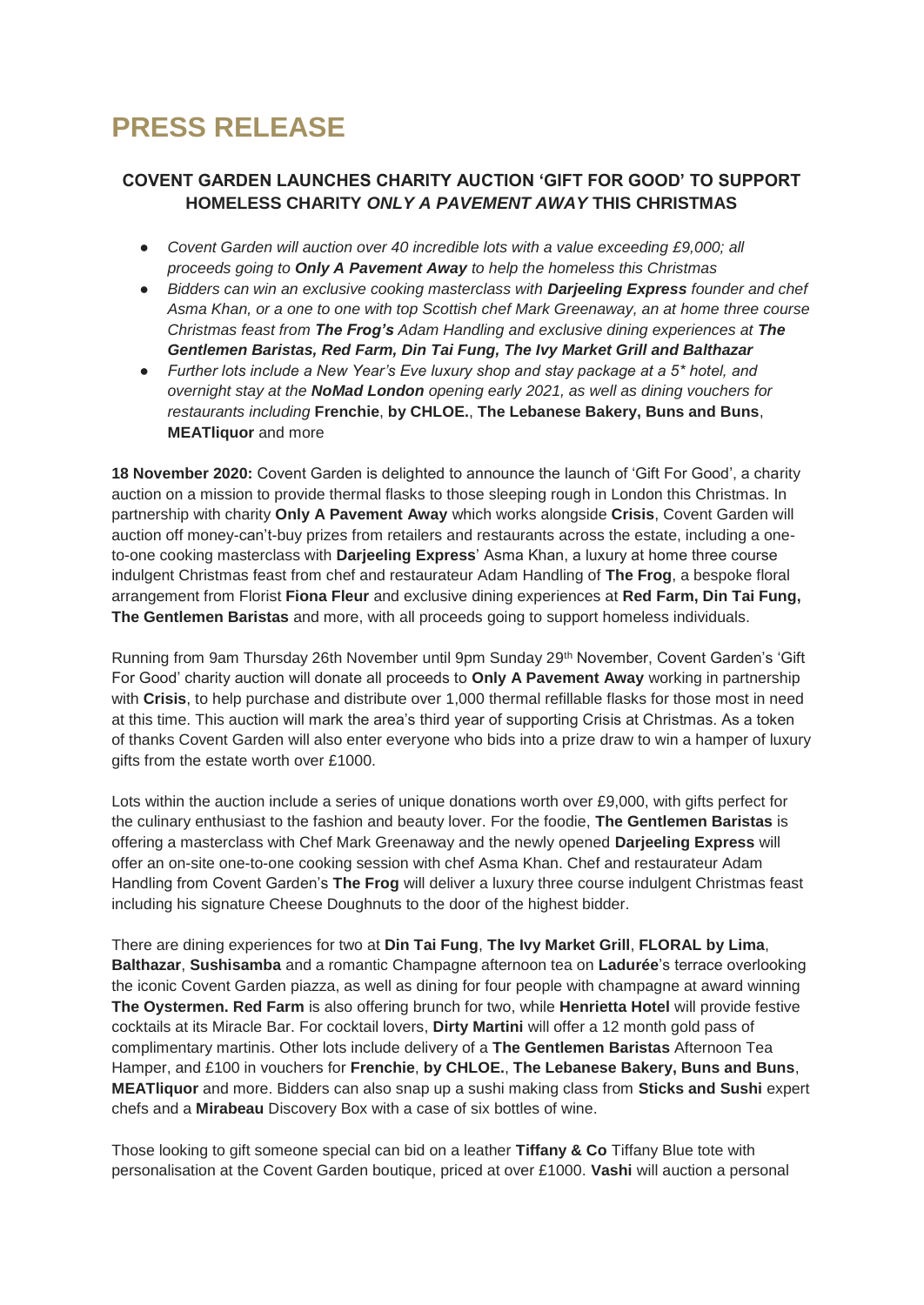experience, allowing the winner to be amongst the first to visit the jewellery brand's new Covent Garden location next spring and spend time with a specialist maker to choose a piece from its Connections Collection worth up to £325. Fashionista's and beauty lovers can bid on a UK exclusive **Huda Beauty** Haul; new collection **Lulu Guinness** handbags or a personal shopping experience and £250 voucher at **Mulberry**. **Penhaligons**' lot includes a virtual fragrance profiling experience and perfume, while **Atelier Cologne's** lot includes a private consultation and perfume. The lot from **Paul Smith** includes a signed Paul Smith book and a personal styling appointment at the Floral Street store, while **UNtuckit**'s lot includes a personalised fitting and styling appointment, along with £200 to spend with complimentary drinks. **Tom Davies** will auction ready to wear sunglasses with ZEISS lenses and **Galleria Melissa** is auctioning a £150 voucher to spend at its Covent Garden store.

One lucky bidder will win a New Year's Eve Luxury Shop and Stay package for two at The Blue Orchid's brand new 5-star hotel **Tower Suites** and receive Covent Garden shopping & dining discount cards. Ahead of its opening in Spring 2021, a one night stay in a superior King Guestroom at **The NoMad London** will also be auctioned including a private tour of the Bow Street Police Museum. Those wanting a unique experience for friends and family can bid on a private dining experience for 6, with wine, at local favourite **Tuttons**.

Auction lots for the whole family include tour tickets, annual passes and gifts from **London Transport Museum** and a £100 gift card from **LEGO**. The **Royal Opera House** will offer a goody bag for cultureseekers.

The auction will run from 9am Thursday 26th November until 9pm Sunday 29th November, with bids starting from £30. For more information visit <https://www.coventgarden.london/gift-good>

#### **Full list of prizes include:**

*New Year's Eve Luxury Shop & Stay package at Covent Garden and The Blue Orchid's 5-star hotel Tower Suites, one on one cooking masterclass with Darjeeling Express' Asma Khan, Hame Christmas Package by The Frog, cooking masterclass with Chef Mark Greenaway, one night stay at The NoMad London with breakfast for two, Ladurée Champagne Afternoon, Lulu Guinness new collection handbag, clutch bag and wallet, three course dinner at Ivy Market Grill, sushi making class at Sticks and Sushi, £250 Mulberry gift voucher and a personal shopping experience, three course dinner at Balthazar, brunch for two at Redfarm, Tiffany & Co. tote bag, Royal Opera House goody bag, Penhaligon's Virtual Fragrance Profile with Gift of Profiled Scent, cocktails at Miracle at Henrietta, Huda beauty Haul, £100 by CHLOE. voucher, dinner for four at The Oystermen, London Transport Museum experience and annual passes, afternoon tea for two at The Gentlemen Baristas, £100 voucher Frenchie, Mirabeau Discovery Box, Vashi experience and gift, Din Tai Fung dinner for two, bespoke floral arrangement by Fiona Fleur, £100 voucher Lebanese Bakery, Paul Smith 50th anniversary book, Tom Davies sunglasses, Dirty Martini Gold pass and at home cocktail kit, Atelier Cologne masterclass for two, Private dining experience with drinks for 6 at Tuttons, £160 MEATliquor voucher, £120 voucher Buns n Buns, three course meal for two at Floral by LIMA, UNtuckit personalised styling and £200 voucher, £100 LEGO gift card, £150 Galleria Mellissa voucher* 

-Ends-

@CoventGardenLDN